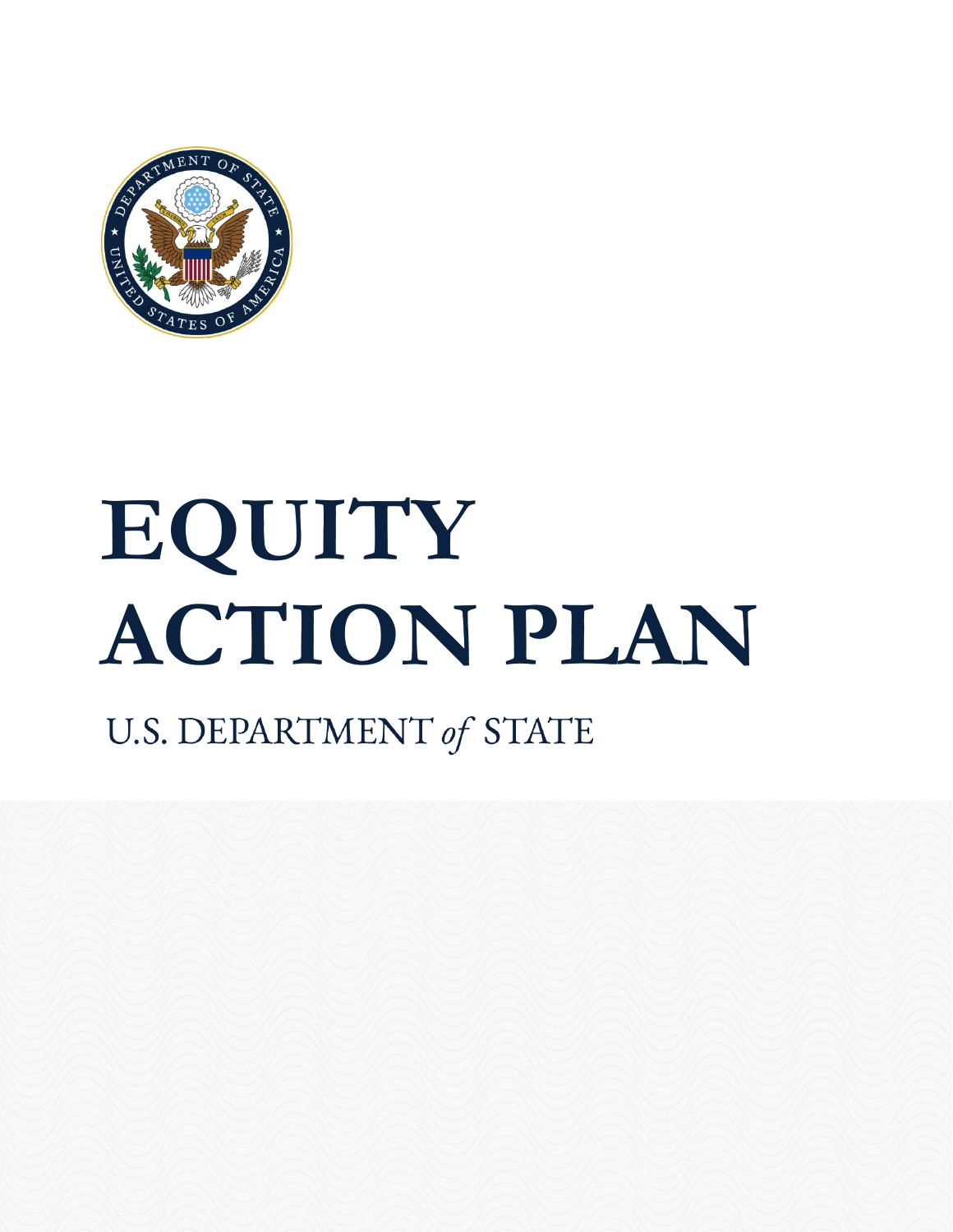

### **Executive Summary**

Addressing systemic racism and strengthening democracy worldwide is a core tenet of President Biden's foreign policy. The U.S. Department of State ("State Department") is the lead foreign affairs agency within the Executive Branch for conducting diplomacy. On January 20, 2021, President Biden issued Executive Order 13985, mandating all federal agencies ensure their missions advance racial equity and support for underserved communities. The State Department established an Agency Equity Team in response to this executive action. The Deputy Secretary of State for Management and Resources, Brian P. McKeon, leads the Agency Equity Team to assess how the State Department advances racial equity and support for underserved communities.

The Agency Equity Team outlined five key priorities for integrating E.O. 13985 into the State Department's foreign affairs work: (1) foreign assistance, (2) foreign policy development and implementation, (3) public diplomacy, (4) consular services, and (5) procurement, contracts, and grants. Using these priorities, the Agency Equity Team established working groups with representatives from across the State Department's workforce, including the civil service, foreign service, contracted employees, and political appointees. In the 200-day equity assessment submitted in August 2021, the State Department evaluated its current efforts, identified gaps, and determined targets of opportunity. This assessment informed the State Department's Agency Equity Action Plan, as called for in E.O. 13985, which prescribes "a comprehensive approach to advancing equity for all."

This Agency Equity Action Plan outlines specific actions, metrics, and accountability efforts to improve the State Department's efficiency and effectiveness for successfully integrating E.O. 13985 into all aspects of its foreign affairs mission.

The State Department will engage high-level diplomatic partners and individuals worldwide from underserved racial and ethnic groups and other underserved communities to better assess and embed equity into U.S. foreign policies. Using a three-part strategic framework, the State Department will track progress and work with local stakeholders to reduce barriers hindering racial equity and support for underserved communities. In foreign assistance, the State Department will establish key reporting requirements and equity analysis tools to align priorities and operations around advancing racial equity and supporting underserved communities through international aid. Using these tools, the State Department will work with agency stakeholders to inform data-driven operations and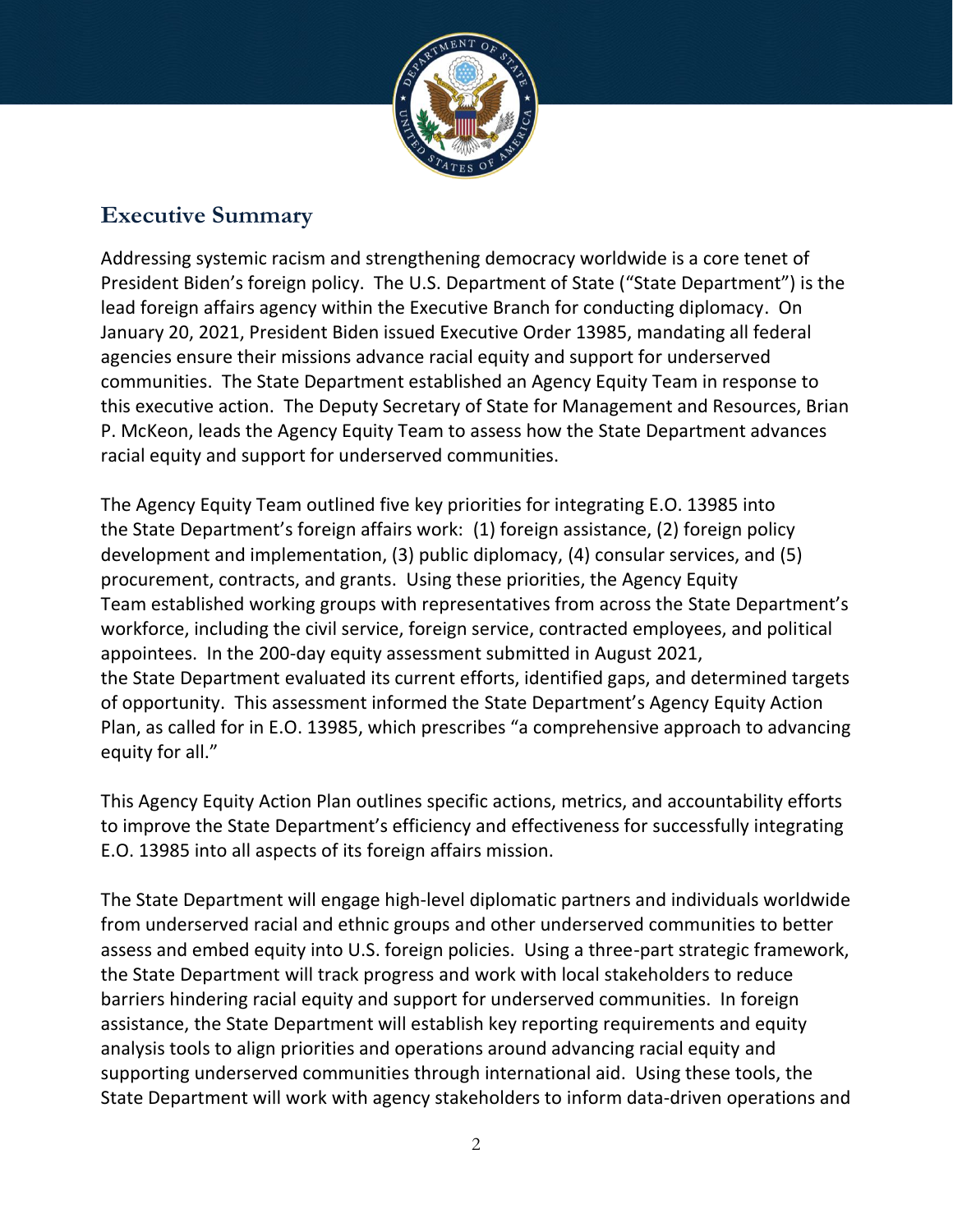

programming that integrate racial equity and support for underserved communities into U.S. foreign assistance.

The State Department will embed intersectional equity principles into diversifying public diplomacy and communications strategies and expand recruitment for programming and exchange opportunities to focus on underserved communities. The State Department will also increase inclusive, equitable messaging to combat disinformation, which can sow discord among communities and undermine democratic norms. Using equity assessment tools to track progress, the State Department will build global support for the advancement of racial equity and support for underserved communities through partnerships and public diplomacy.

In consular services, the State Department will offer U.S. citizenship products with inclusive gender markers as well as reform and reorganize resources to provide more equitable, accessible consular services to U.S. citizens. Using ongoing strategic plans and product management tools, the State Department will monitor the status of updates to citizenship products and dedicate personnel and resources to operationalizing equity and support for underserved communities in consular services.

In procurement, contracting, and grants processes, the State Department will require new reviews under current federal contracting processes to provide greater, more equitable access to underserved and small business partners. The State Department will grow the industrial supply base by incorporating racial equity and support for underserved communities into agency contracting partnerships and the federal marketplace. The State Department will achieve this goal by using a data-informed methodology in concert with market research, internal business scorecards, and consultations with stakeholders.

The State Department is also coordinating integration of E.O. 13985 with other lines of effort on equity, inclusion, and accessibility, including the implementation of E.O. 14020 Gender Equity and Equality, Presidential Memorandum on Advancing the Human Rights of LGBTQI+ Persons around the World, E.O. 13988 on Preventing and Combatting Discrimination on the Basis of Gender Identity or Sexual Orientation, E.O. 14035 on Diversity, Equity, Inclusion, and Accessibility in the Federal Workforce, the International Religious Freedom Act of 1998, the Trafficking Victims Protection Act, and the Americans with Disability Act (ADA).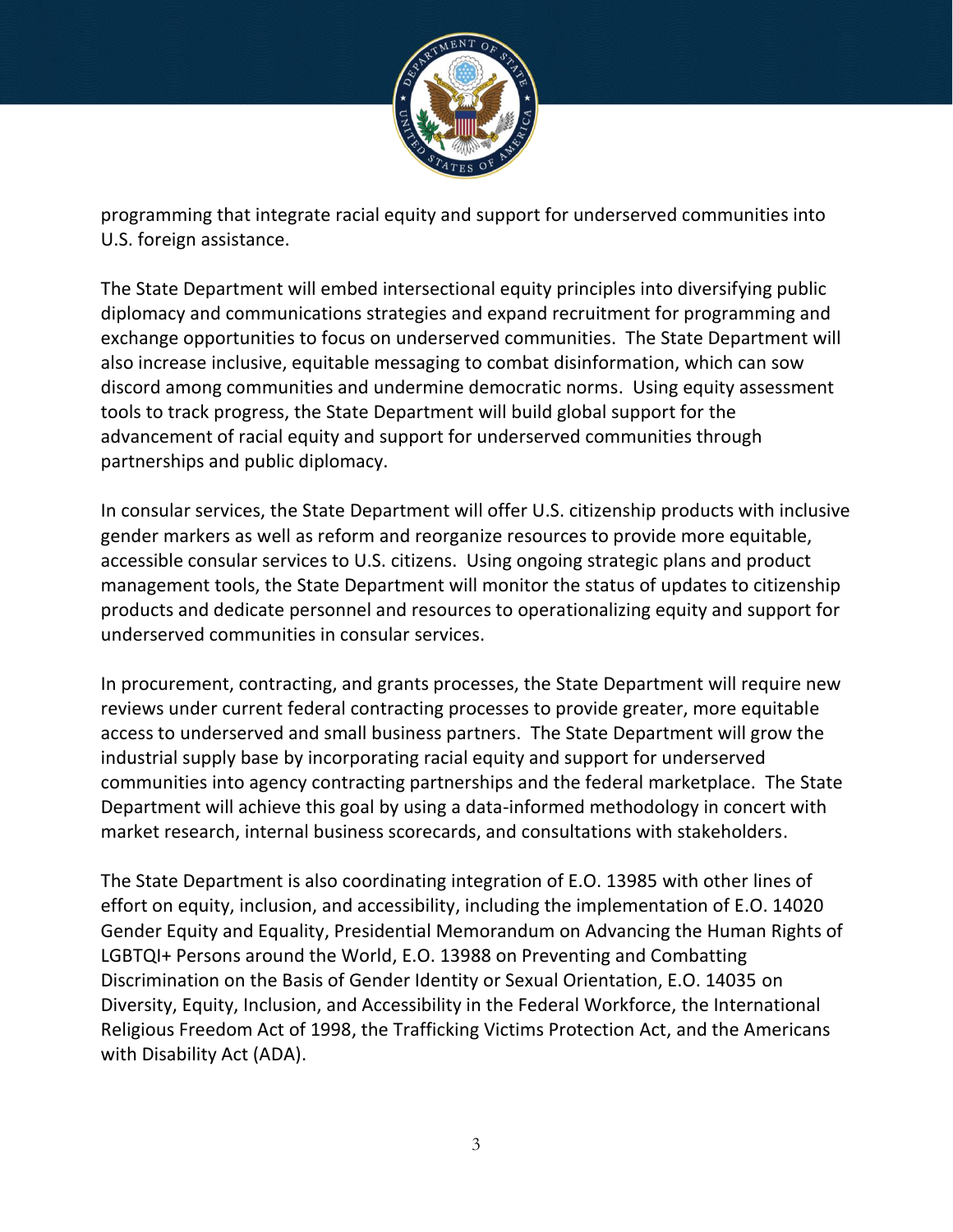

## **Summary of Early Accomplishments**

**The State Department continues to make progress on integrating equity into its foreign affairs work.** 

**Key U.S. High-level Diplomatic Engagements:** The Roadmap for a Renewed U.S.-Canada Partnership, released February 23, 2021, lays out an active bilateral agenda that includes support for underserved communities and advancing diversity and inclusion. During an October 2021 High-Level Dialogue, the United States and Colombia agreed to resume their dialogue on the U.S.-Colombia Action Plan for Racial and Ethnic Equality (CAPREE), in conjunction with our civil societies. The United States and Colombia also committed to scheduling a steering committee meeting for 2022 to examine efforts by both governments towards the inclusion of Afro-Colombian, indigenous, and other underserved communities.

**Gender Equity and Equality:** The first-ever National Gender Strategy, released October 22, 2021, advances the empowerment of women, girls, and LGBTQI+ persons, in all their diversity, in the United States and globally. The State Department is developing an Action Plan to guide the implementation of the Strategy into U.S. foreign affairs and apply an intersectional approach that addresses the discrimination, systemic barriers, and human rights abuses and violations that impede equity.

**Human Rights and Racial Equity:** The Bureau for Democracy, Human Rights, and Labor (DRL) has dedicated funding to establish programming specifically for individuals from marginalized racial and ethnic groups. For the first time, DRL integrated racial equity and justice in a "notice of funding opportunity" template and proposal submission instructions for all foreign assistance solicitations in FY 2021 – 2022. Since FY 2021, DRL has requested racial equity disaggregation, analysis, and consideration in programming.

**Addressing Vulnerability to Human Trafficking:** The State Department has expanded data collection on racial equity and underserved communities for the 2022 Trafficking in Persons Report. The State Department also funded a Human Trafficking Expert Consultant Network project to examine how institutional racism relates to trafficking and is working with other cabinet agencies to integrate an equity-based approach into U.S. anti-trafficking work.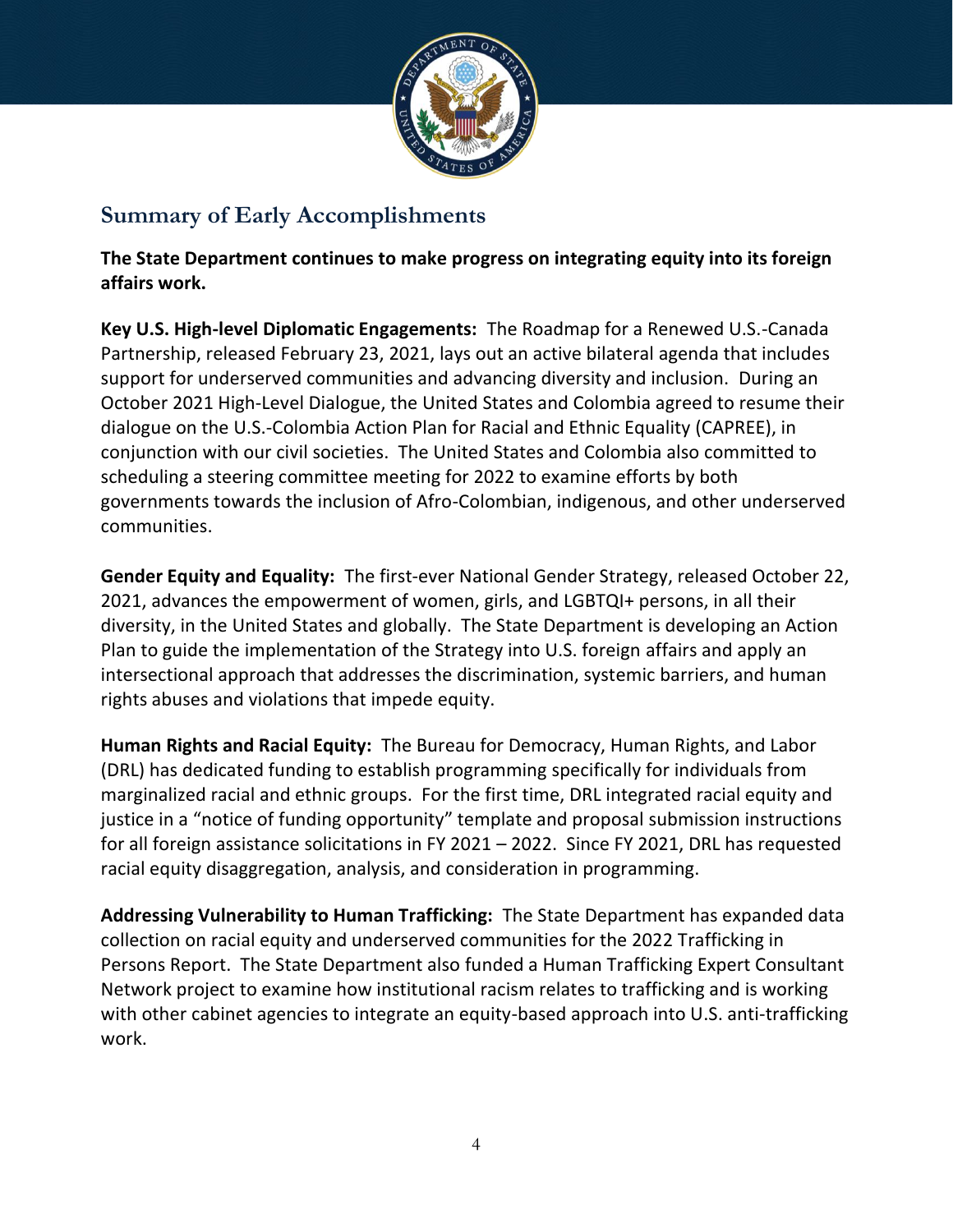

**U.S. Support for New UN Body:** On August 2, 2021, the United Nations General Assembly, with the full support of the United States, approved a historic resolution establishing the Permanent Forum on People of African Descent (PFPAD). The PFPAD provides expertise on addressing the challenges of racism, racial discrimination, xenophobia, and intolerance facing people of African descent. The State Department nominated Howard University School of Law Professor Justin Hansford as an independent expert to the body; he was elected on December 16, 2021. His nomination and election further demonstrate U.S. commitment to addressing issues of racial justice on a global scale.

**Assisted Reproductive Technology (ART) and U.S. Citizenship:** On May 18, 2021, the State Department updated its interpretation of Section 301 of the Immigration and Nationality Act (INA) of 1952, the law which governs acquisition of U.S. citizenship. Children born abroad to married parents, including those conceived using ART, who have a genetic or gestational tie to at least one of the married parents, and meet the INA's other requirements, can make a claim to U.S. citizenship at birth through the U.S. citizen parent.

**Communication on Consular Affairs Website:** The State Department continues to review and update its flagship website: travel.state.gov. Revising the website, including the Spanish language pages, with more precise and inclusive language will increase equity and access to information.

**Representing American Diversity on U.S. Travel Documents:** The State Department continues its efforts to incorporate themes and artwork to reflect the diversity of the United States with new designs for the U.S. passport book, the U.S. passport card, the Consular Report of Birth Abroad, and other consular products.

**Increasing Intersectionality and Equity in Foreign Affairs through Special Envoys:** The State Department has welcomed a U.S. Special Envoy to Advance the Human Rights of LGBTQI+ Persons and a Special Advisor on International Disability Rights. Both actively encourage intersectionality across their global workstreams by engaging in lines of effort to promote racial equity, accessibility, value, and inclusion of individuals from underserved communities.

**Strategic Messaging on Racial Equity and Support for Underserved Communities**: The State Department provided overseas U.S. missions with messaging guidance, original video content, and official statements from State Department's leadership on the one-year commemoration of George Floyd's murder, the Tulsa Race Massacre, and Juneteenth.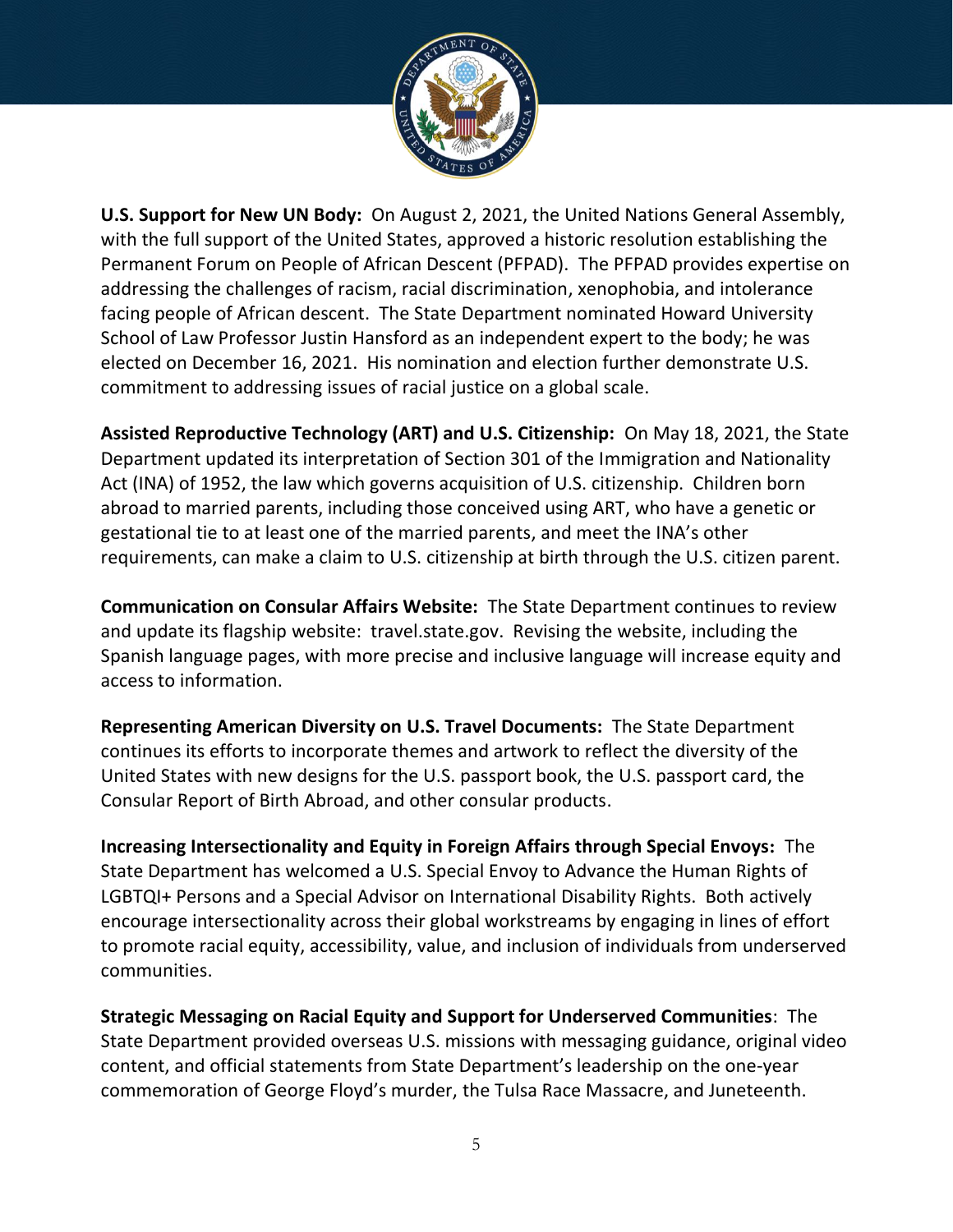

The State Department also coordinated a global campaign for the 31st anniversary of the Americans with Disabilities Act to celebrate how the world is powered by diversity, accessibility, equity, and inclusion by highlighting the contributions of persons with disabilities across the globe.

**Academic Exchange Programs:** The Increase and Diversify Education Abroad for U.S. Students (IDEAS) Programs provide grants, training, and resources to help U.S. higher education institutions increase and diversify student participation and destination where they study. For example, Dillard University is using an IDEAS Grant to establish its first-ever study abroad office, and Alaska Pacific University is using an IDEAS Grant to develop a study abroad program designed to connect Alaska Native students with indigenous peoples in Sweden and Finland.

**Professional Exchange Programs**: In September 2021, the Office of International Visitors initiated a virtual International Visitor Leadership Program (IVLP) project entitled "The Problem We All Live With: Dismantling Racial and Social Injustice," to encourage participants to work together to dismantle systemic racism and advance civil rights in their own countries. The Office of the U.S. Speaker Program recruited 82 U.S. experts on diversity, equity, inclusion, and accessibility to engage professional foreign audiences on business and economic development; communication and dialogue; education and awareness; and identity, activism, and leadership. The Office of Citizen Exchanges (CE) prioritizes diversity and inclusion, including racial and ethnic diversity, in recruiting a diverse pool of participants in its cultural, sports, youth and professional fellows exchange programs.

**Engagement with Foreign Press Centers:** The Foreign Press Centers' Advancing Racial Equity Series connects foreign journalists with experts on the history, contemporary struggles, and opportunities present in U.S. race relations to advance the President Biden's comprehensive equity agenda. The Foreign Press Centers held eight briefings to-date, highlighting issues such as the history and meaning of Juneteenth, climate equity, social justice movements, the role of Historically Black Colleges and Universities (HBCUs) in higher education, and resiliency in Black business communities.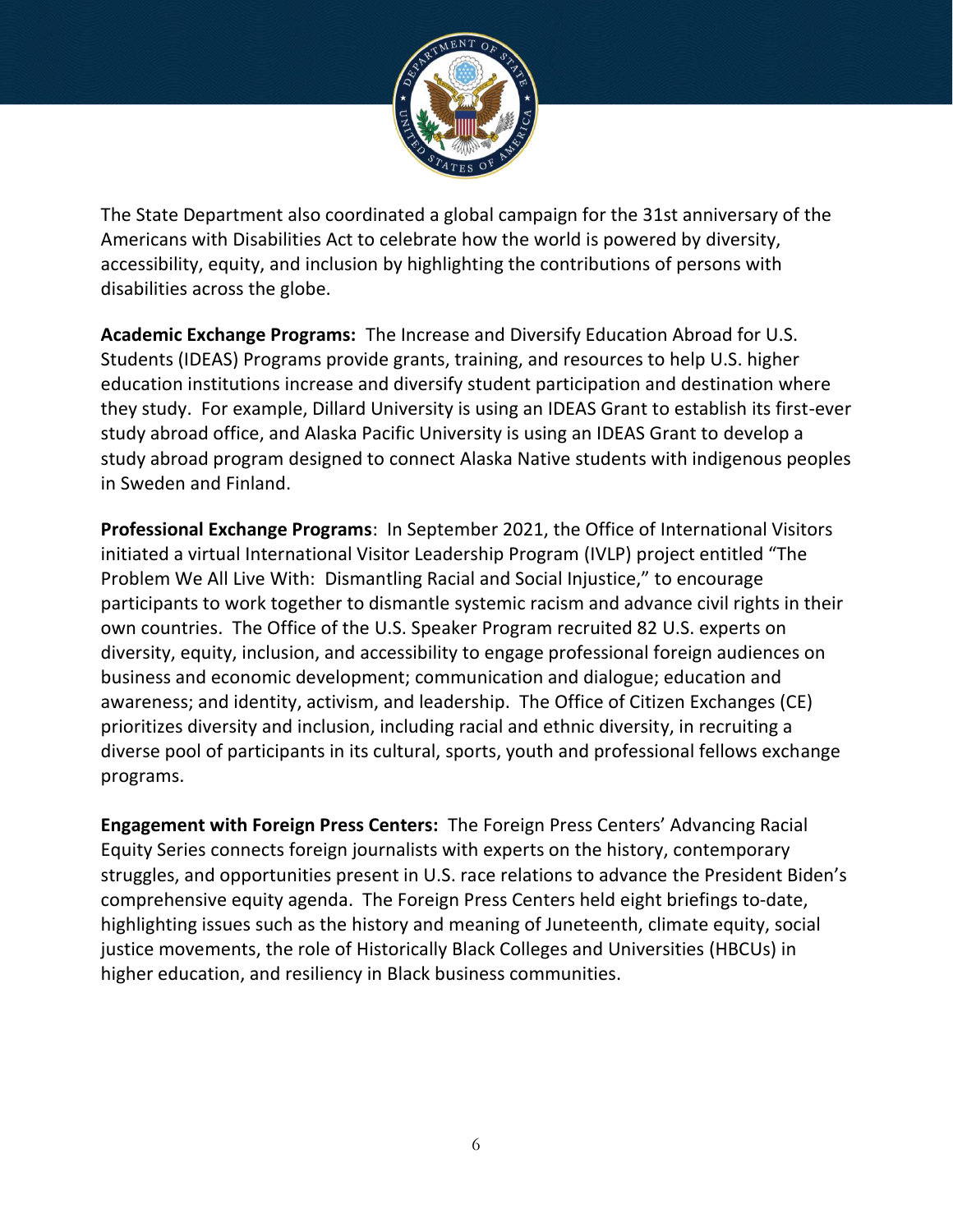

# **Equity Action Plan**

#### **Embedding Racial Equity and Support for Underserved Communities in U.S. Foreign Policy Development and Implementation**

#### *Barriers to Equitable Outcomes*

Individuals of underserved communities commonly face obstacles to achieving equity, including barriers and discrimination based on race, sex, ethnicity, class, age, gender, sexual orientation, gender identity and expression, sex characteristics, disability, religion, and national origin. Systematic exclusion of underserved communities from full participation in economic, social, and civic life impedes equality and equity globally. Other challenges in a country can exacerbate inequity, such as violence and insecurity, including gender-based violence; a lack of access to justice and legal equality under the law; persistent impunity; lack of data, knowledge, and awareness; unwillingness to cede power by dominant groups; substandard access to information, services, markets, education, and other public goods; a lack of political will; physical and technical barriers to access; or prevalent structural and unconscious biases, among others.

Barriers also exist in the State Department's engagement with underserved communities. For example, varied interpretations of which groups comprise underserved communities across different countries; eroded trust of the United States in countries where diplomacy has historically engaged primarily with the dominant population; limited training for U.S. diplomats in non-majority languages; and U.S. diplomatic presence concentrated in capital cities. Other barriers within the State Department include lack of tools, data, and training to measure and assess equity, as well as limited time, staffing, and resources dedicated to consulting with underserved communities and conducting equity analyses.

#### *Actions and Intended Impact on Barriers*

The State Department and its U.S. missions overseas will increase engagement with individuals from marginalized racial and ethnic groups and other underserved communities globally. Bureaus, offices, and missions will apply new equity analyses consisting of quantitative measures and qualitative questions regarding race, ethnicity, and other intersections of marginalization. This analytical framework will underscore embedding equity into the State Department's foreign affairs work as a strategic National Security imperative, yielding more sustainable and effective U.S. foreign policies and diplomatic engagements. It will also raise the visibility of racial and other inequities globally and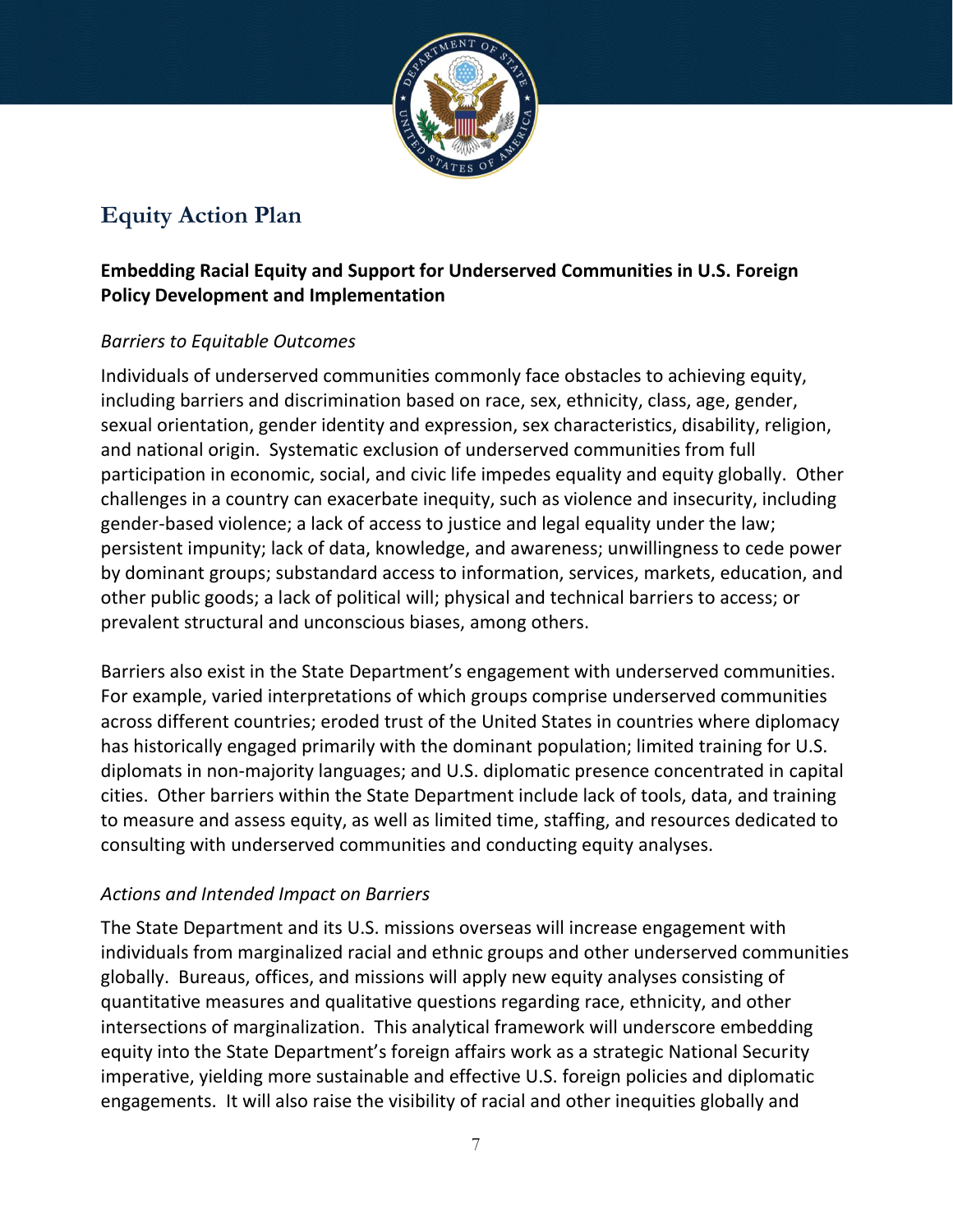

generate better-informed foreign policies to decrease barriers to equity and equality worldwide. The State Department can also improve its accuracy in assessing the trajectories of key U.S. foreign policy priorities through sustained engagement with underserved communities.

#### *Tracking Progress*

The State Department will develop a three-part equity strategic impact framework to evaluate global progress toward reducing barriers to equity.

- 1. **Inclusion in Decision-Making and Economic Growth:** Freedom from discrimination as well as equitable and inclusive access to cultural, political, educational, health, social, economic, and financial systems.
- 2. **Access to Justice and Human Rights:** Consistent and equitable application of laws, policies, and practices to advance access to justice and protect the human rights of individuals of underserved communities.
- 3. **Power to Advocate:** Open and inclusive civil society spaces to foster strong partnerships among individuals of underserved communities and their allies in their advocacy for social and policy change.

By September 30, 2026, the State Department will achieve the following milestones to advance progress toward embedding racial equity and support for underserved communities in foreign policy:

- **Strategic Planning & Public Reporting:** Include analysis and goals to advance racial equity and support for underserved communities in the State Department's strategic planning documents beginning with the 2022-2026 planning cycle. Add E.O. 13985 reporting requirements as an element of all the State Department's public reports by 2024.
- **Tools & Guidance:** Develop analytic tools for integrating equity into the development and implementation of foreign policy by 2024. Implement guidance and requirements for applying such analyses to U.S. foreign policy, programs, and processes by 2026.
- **Stakeholder Engagement:** Conduct targeted consultations with a variety of stakeholders, including racial and ethnic marginalized and other underserved communities, to improve their access to the development and implementation of U.S. foreign policy.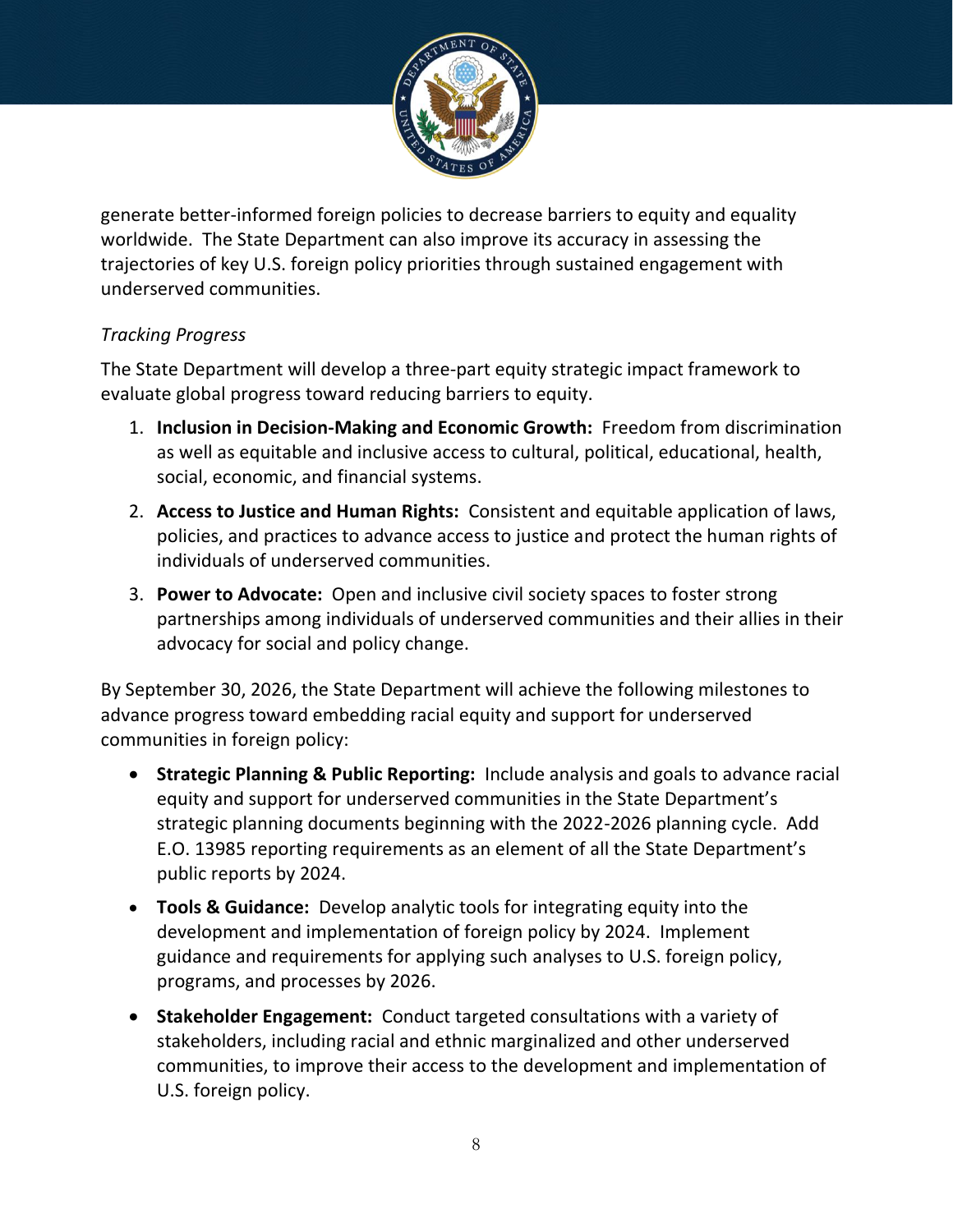

Integrating a new equity structure across the State Department requires a robust resource commitment to advance equity globally. Appropriate staffing and funding resource allocations are paramount to operationalizing E.O. 13985 over the long term.

#### *Accountability*

The State Department established its first Agency Priority Goal (APG) to advance equity in U.S. foreign policies, programs, and processes. Creating an APG ensures racial equity and support for underserved communities permeate all strategic planning, program and project design, consular activities, and procurement practices to steer U.S. foreign policy development and execution. APGs align with Administration and Department leadership priorities and serve as an effective accountability tool by mandating quarterly reporting on progress over 24 months. The Department's equity APG is intended to drive significant organizational change by identifying outcomes and measuring results.

Furthermore, the State Department will mandate each bureau or office identify at least one Deputy Assistant Secretary responsible for coordinating E.O. 13985 implementation. Each senior leader will ensure their bureau or office consistently applies an equity analysis when developing and implementing U.S. foreign policies. Additionally, the State Department may add dedicated positions or units to track progress and implementation, with similar resources provided for U.S. missions overseas.

#### **Embedding Racial Equity and Support for Underserved Communities in Foreign Assistance Using Key Issue Data and Developing a Social Inclusion Analysis Tool**

#### *Barriers to Equitable Outcomes*

It is challenging to establish baselines and measure progress and success for the State Department's work in the equity space. Without a common language, the State Department cannot disaggregate activities by bureau, country, region, or globally. The State Department and the U.S. Agency for International Development's (USAID) Standardized Program Structure and Definitions (SPSD) provides a consistent way to categorize and aggregate foreign assistance funds across six primary sectors: peace and security; democracy, human rights, and governance; health; economic growth; education; and humanitarian assistance. As a complement, Key Issues are reporting tools created for cross-cutting topics such as gender and disability.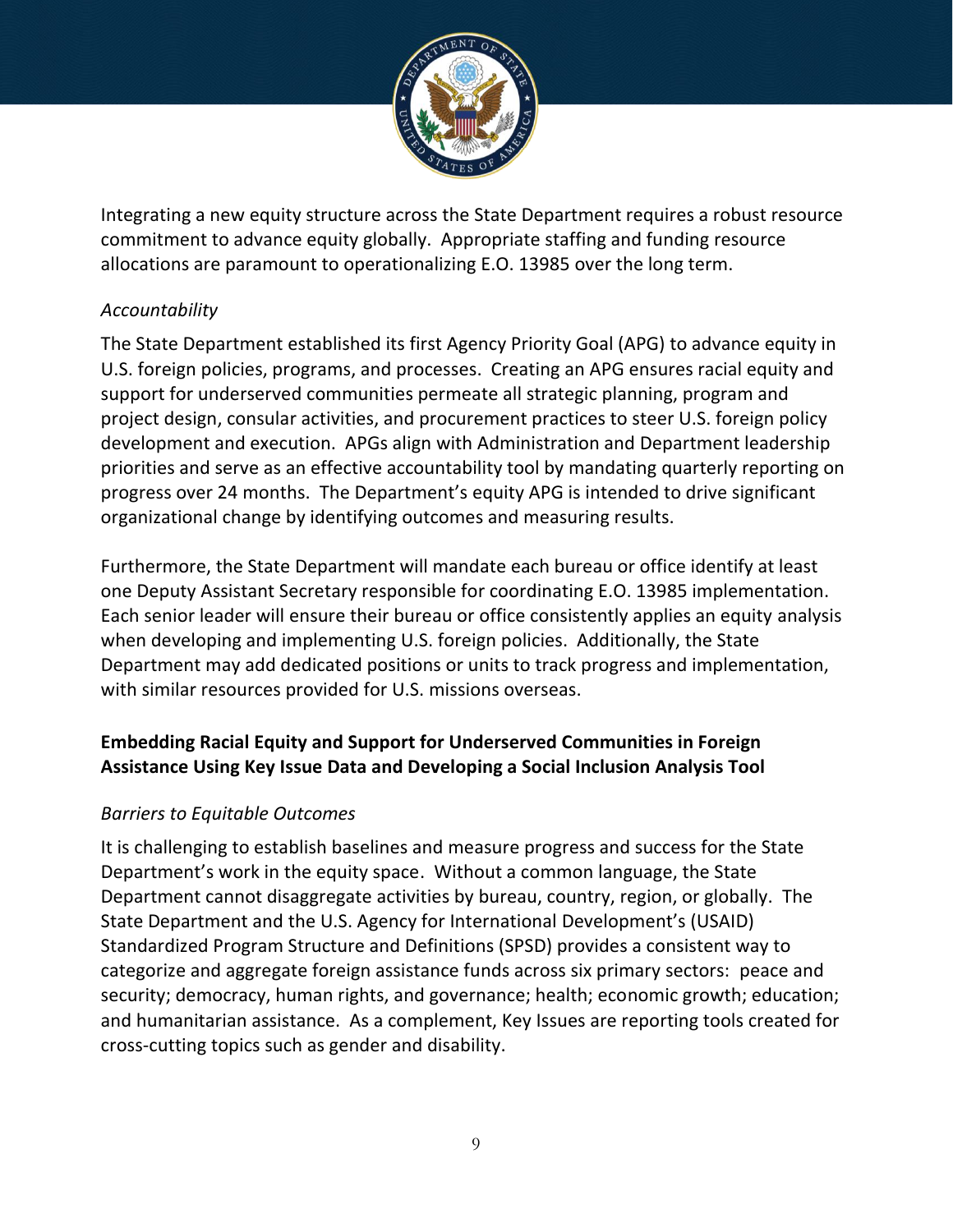

In the absence of a Key Issue, the foreign assistance community lacks the tools to describe and quantify cross-cutting foreign assistance work at any aggregate level above individual programs or projects. This limits the U.S. government's ability to identify best practices and remedy deficiencies. However, equity, including racial equity and support for underserved communities in programming and policy, is an emerging body of work across the State Department and USAID foreign assistance landscape.

#### *Actions and Intended Impact on Barriers*

**Key Issue Update:** The State Department's Office of Foreign Assistance (F) will undertake a comprehensive review and analysis of the new Key Issue launched in FY 2021, Advancing Racial Equity and Support for Underserved Communities. This review will reveal a formal baseline of data to determine where there are equity programming gaps, challenges, and opportunities.

Elements of implementation will determine the:

- 1. Amount of planned funding to advance racial equity and support for underserved communities in FY 2021;
- 2. Geographic configuration of racial equity programs across the globe;
- 3. Types of racial equity programming implemented through foreign assistance; and
- 4. Breadth of performance indicators used to monitor and evaluate racial equity programs.

This analysis will enable the State Department to view equity through its own "sector" lens and should reveal promising best practices to replicate and address programmatic gaps. In addition, this review will identify ongoing equity work not formally reported through the Key Issue data. Armed with this knowledge, the State Department will ensure its bureaus and posts have a comprehensive understanding of the Key Issue data results.

F will utilize the upcoming Key Issue Review season, in Spring 2022, to engage Key Issue owners to submit updates or revisions to the definition, leading to more accurate equity reporting in FY 2022. F will also engage the State Department's Equity Council to review agency-wide equity definitions. This consultation will further align definitions across the State Department to ensure cohesion and improve reporting across all lines of work.

**Analysis Tool to Promote Equity and Social Inclusion:** The State Department will also develop an analysis tool to promote equity and social inclusion in foreign assistance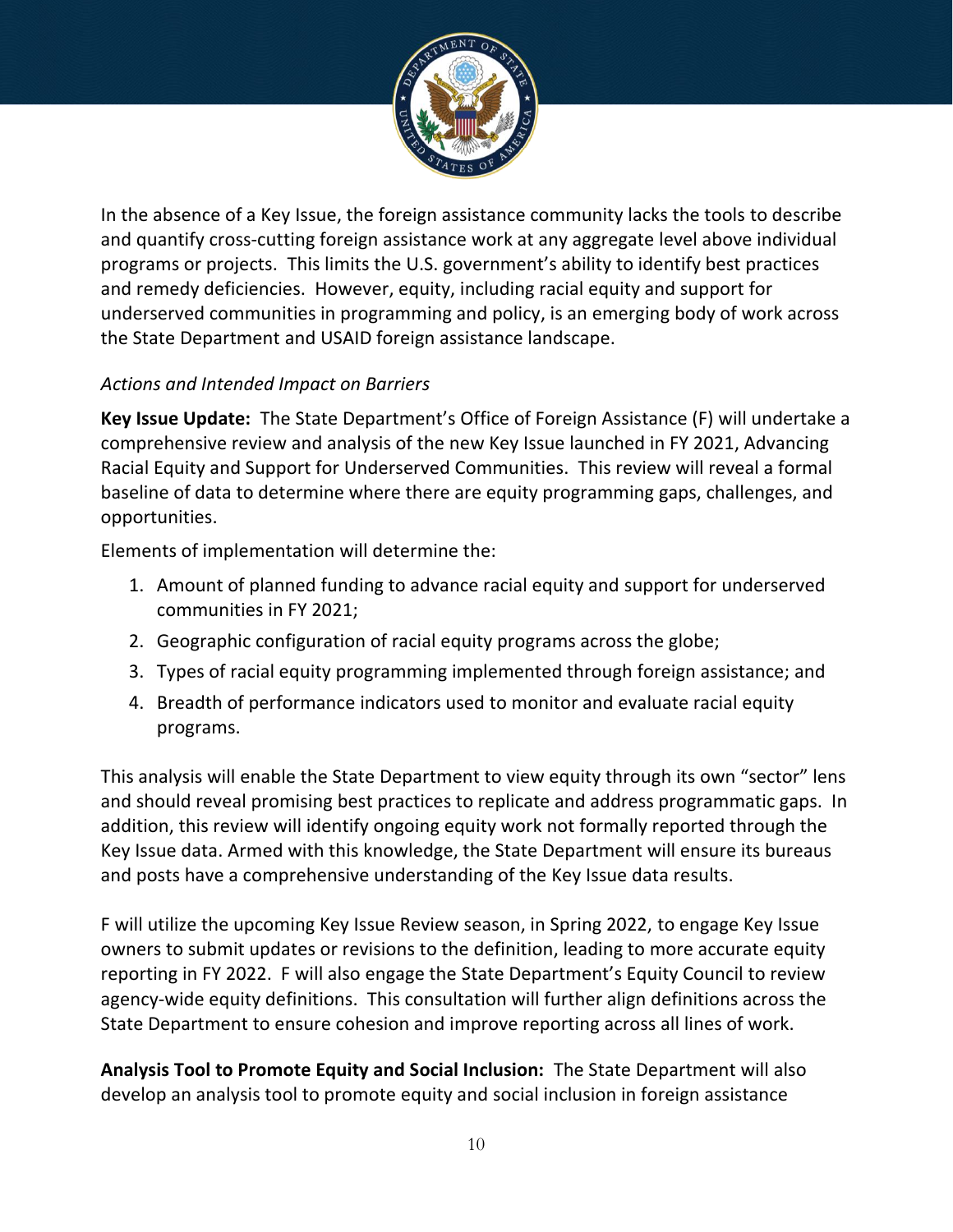

program design, public diplomacy, and foreign policy implementation. Drawing from the successes of the gender sector, this tool can be a driver of real change. The equity and social inclusion analysis tool will prompt State Department personnel and implementing partners to fully consider intersectional issues impacting individuals of racial and ethnic groups and other underserved communities prior to program design.

General elements of implementation will be:

- 1. A review of related analysis tools and a determination of areas of leverage;
- 2. External consultation with non-USG equity experts;
- 3. Consultations with State and USAID equity stakeholders;
- 4. Drafting and beta-testing elements of the tool;
- 5. External and internal consultation on the beta-tested tool; and
- 6. Finalizing and standardizing use of the tool.

#### *Tracking Progress*

Key Issue reporting occurs on an annual cycle. Progress will be incremental and largely measured over years. Any adjustments in foreign assistance from this analysis will also be subject to the annual programming cycles at State and the U.S. Agency for International Development. In the immediate term, the State Department will continue to refine the Key Issue definition for the foreign assistance space, and track reporting of the Key Issue across domestic bureaus and U.S. missions overseas. Long-term success factors include an equity budget timeline and performance trend data, an equity-based analysis tool to design foreign assistance programs, learning and evaluations for programming course correction, and establishing a well-defined cadre of equity experts across State and USAID to be a powerful voice for action.

Although the equity and social inclusion analysis tool is a new instrument, the State Department is eager to leverage ongoing operations and expand upon USAID's Inclusive Development Analysis Tool and the Gender Analysis Tool from the State Department's Office of Global Women's Issues to develop a mechanism specific to the State Department's needs and mandate. Standardization of the tool will establish accountability by formalizing and embedding it in routine programming processes. The Office of Foreign Assistance will work collaboratively across the State Department to ensure all bureaus and posts use the tool. Over time, the State Department will create an Equity Community of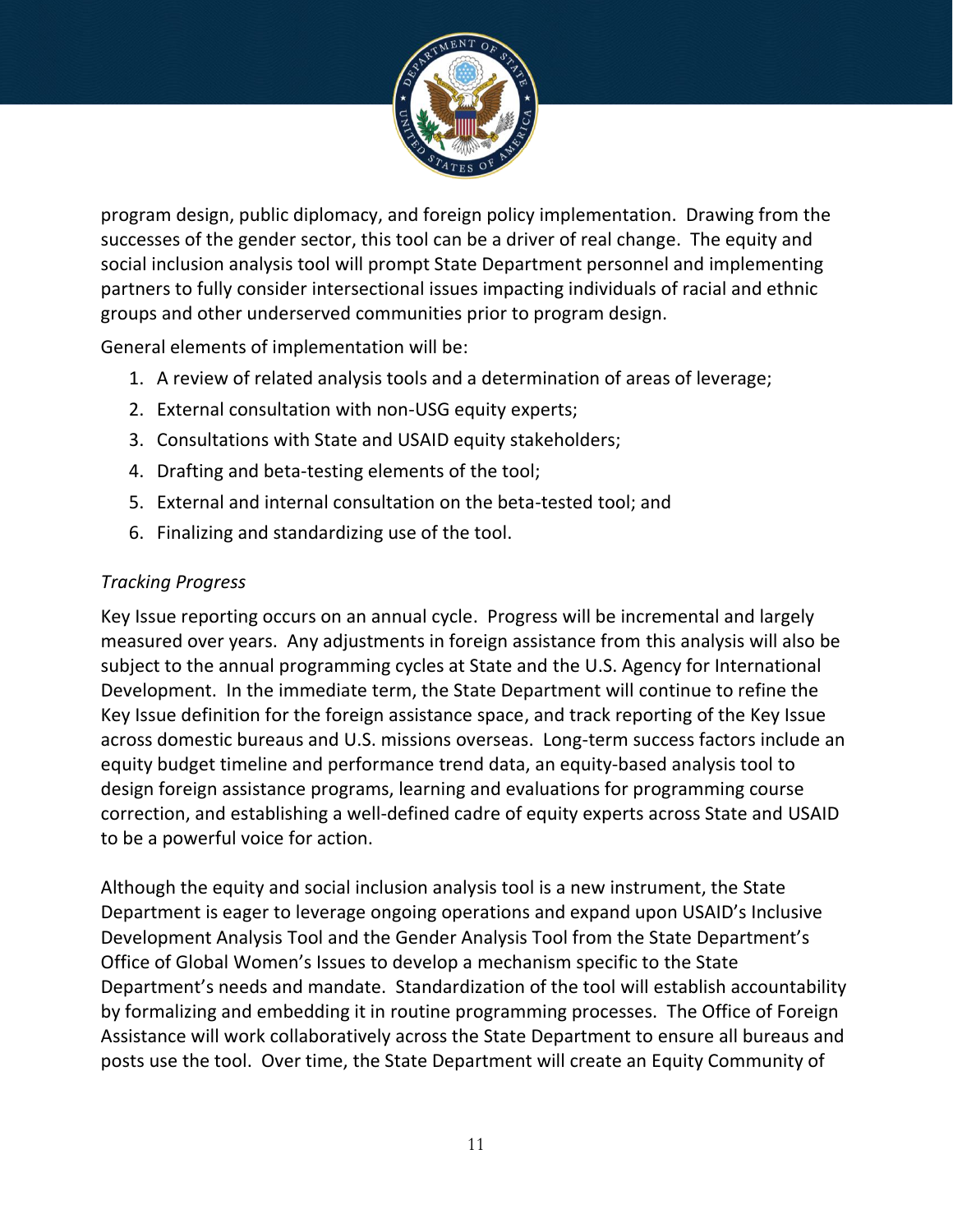

Practice where users of the tool can share their learning, resulting actions, and final outcomes.

#### *Accountability*

The Key Issue is "co-owned" by the Office of Foreign Assistance (F), the Bureau of Democracy, Human Rights, and Labor, and USAID. The State Department's Office of Foreign Assistance drives the Key Issue analysis due to its cross-cutting nature. This office works collaboratively on equity efforts with other technical specialists at the State Department on the Joint Strategic Plan, bureau strategies, Integrated Country Strategies, the State Department's Learning Agenda, and external stakeholder engagement. Many aspects of foreign assistance programming are embedding equity themes and mandatory reporting.

#### **Embedding Racial Equity and Support for Underserved Communities in Public Diplomacy and Public Affairs to Advance U.S. Foreign Policy Priorities**

The State Department will measurably increase the scope and scale of Public Diplomacy (PD) and Public Affairs engagement, programming, and partnerships among individuals of racial and ethnic groups and underserved communities. These lines of effort will increase awareness of and access to resources and opportunities for individuals of underserved communities domestically and abroad.

The State Department's desired outcomes for public diplomacy are:

- Diverse participation by American and foreign participants in PD programs; and
- Inclusive public messages modeling the importance and benefits of equity and inclusion.

#### *Barriers to Equitable Outcomes*

Several barriers exist for embedding equity into the State Department's PD work, including the following:

• The State Department has not provided guidance to posts and bureaus to establish goals for participation from diverse or underserved communities in PD programs, including provision of funding for necessary accommodations. Accommodations can include the use of personal assistants or sign language interpreters, as well as physical or electronic devices or services that enable access and communication for persons with disabilities on an equal basis with others.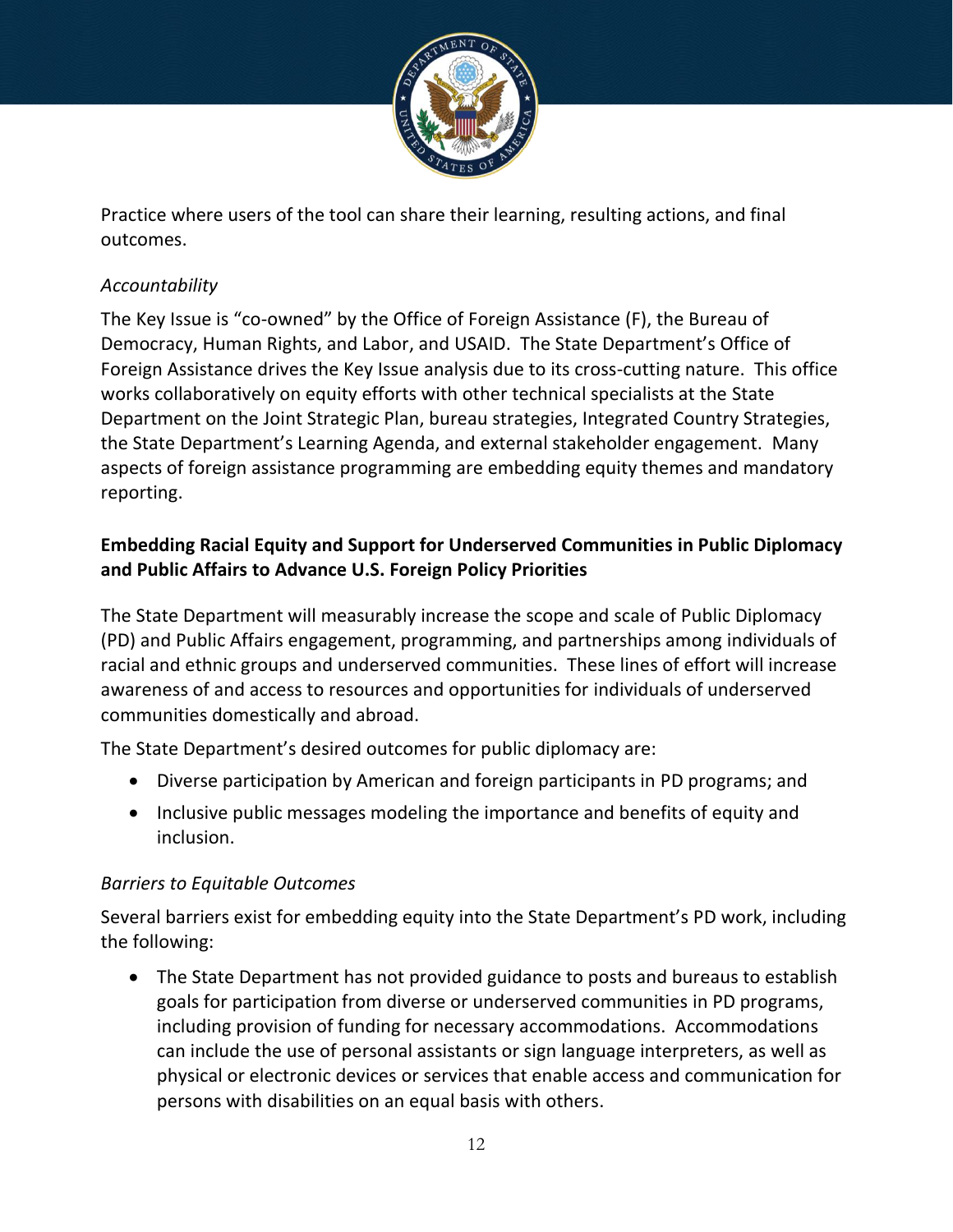

- The State Department lacks consistent data on diversity among participants in public diplomacy programs.
- Individuals of underserved communities around the world may not meet the criteria for participation in PD programs, such as English language ability.
- Societal norms may prevent individuals of underserved communities in foreign countries from participating in programs or from self-identification.
- Foreign audiences perceive gaps between rhetoric and reality with regards to U.S. values of racial equity.

#### *Actions and Intended Impact on Barriers*

**Establish Guidance on Equity in Participation in PD Programs:** The Under Secretary for Public Diplomacy and Public Affairs' Office of Policy, Planning, and Resources (R/PPR) will establish guidance to ensure participation by individuals of diverse and underserved communities in PD programs. PD practitioners will plan and execute activities that incorporate intersectional equity principles, including respect for human rights, and in program design advancing U.S. foreign policy objectives and increasing the inclusion of marginalized populations.

#### **Provide Guidance and Tools to Consistently Track Equity in PD Program Participation:**

R/PPR will provide guidance to establish consistent tracking of equity in PD program participation and ensure data collection tools will track such information, such as PD Tools and the Department's Contact Relationship Management tool (CRM). The State Department includes demographic data in surveys deployed overseas and uses data collection tools to provide a platform for Public Diplomacy Sections at U.S. embassies and domestic PD Offices to monitor, track, and report on PD initiatives and activities promoting racial equity and engagement with underserved communities.

**Recruit Diverse Participants for PD Programs:** Offices sponsoring international exchanges will continue to focus on the diversity of inbound and outbound participants as well as expanding the number of exchange participants from or hosted by U.S. Minority Serving Institutions. Offices will consider broadening criteria for program participation or developing new program options to target communities that may not meet the criteria for existing programs. Overseas PD sections and domestic offices will work to cultivate the demographic diversity of audiences reached by outreach efforts. PD practitioners will increase key stakeholder engagements among underserved communities to achieve policy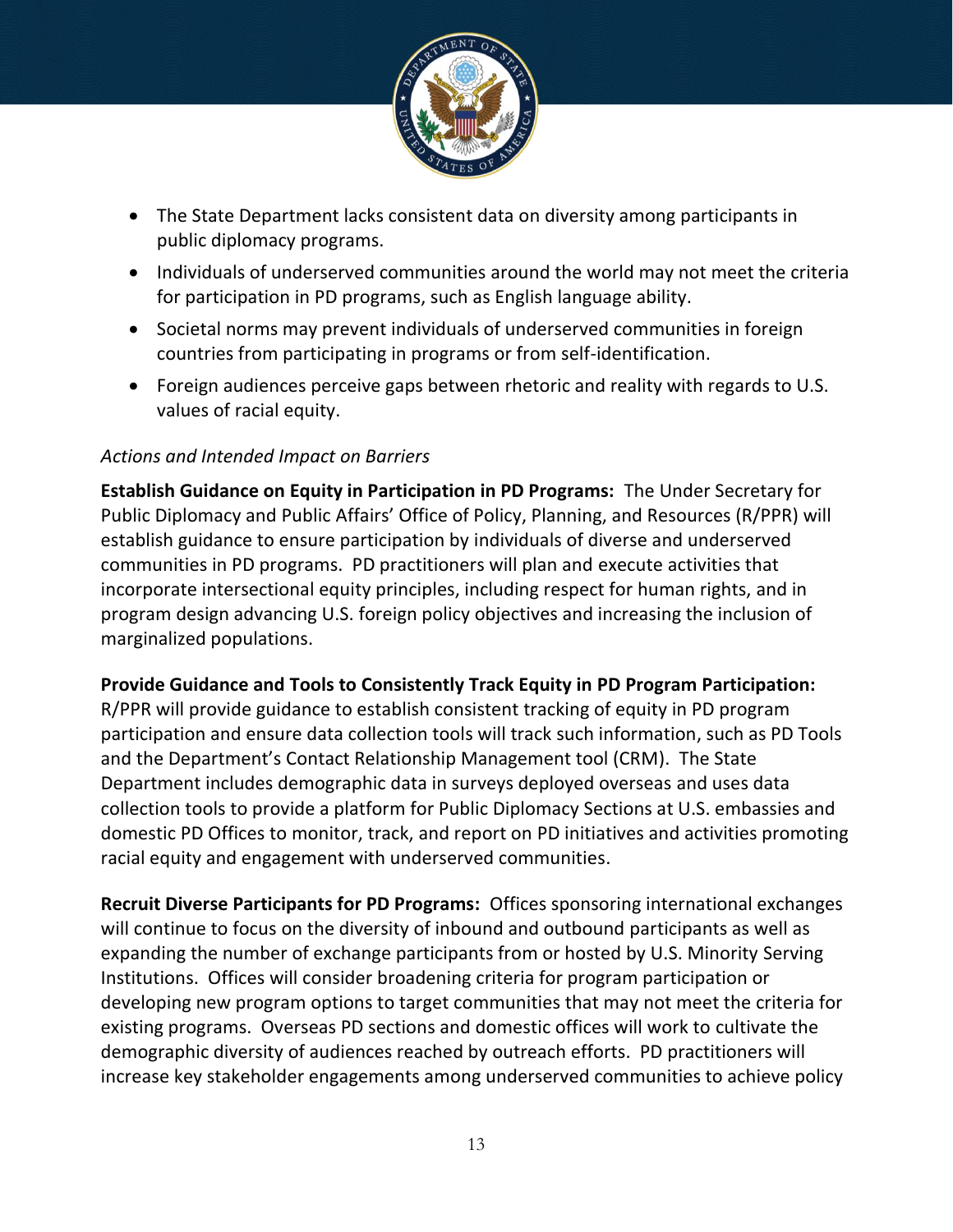

objectives, and amplify the impact and reach of diversity, equity, inclusion, and access principles, including racial equity.

**Promote Equity through Inclusive Messages:** The State Department will ensure messaging on key policy issues reaches underserved communities and emphasizes intersectional issues. The State Department will feature diverse Americans in public communications and commit to expand messages targeted to underserved communities in domestic and international fora on key policy priorities. This messaging will also underscore the United States' own efforts to improve equity for Americans. The State Department will counter disinformation threats through PD programs that develop critical thinking and media literacy skills to empower individuals and networks to combat disinformation, including those harmful to inclusivity and racial equity, along with mitigating racially or ethnically motivated violent extremism.

#### *Tracking Progress*

The State Department will develop equity analysis tools to establish baselines, identify and remove barriers, and set targets for future increases in engagement. The Bureau of Educational and Cultural Affairs' (ECA) Monitoring, Evaluation, Learning, and Innovation (MELI) Unit, the Bureau of Global Affairs' (GPA) Research & Analytics units, and the Office of the Under Secretary's Office of Policy, Planning, and Resource's (R/PPR) Research and Evaluation Unit, Organizational Learning Unit, Professional Development Unit, and Chief Technology Office contribute to the monitoring, tracking and evaluation of public diplomacy efforts to advance equity as a core element of U.S. foreign policy.

ECA's MELI Unit will implement the Monitoring Data for ECA (MODE) Framework, which standardizes indicators and reporting protocols for the collection and use of performance data to improve programming, including for underserved communities. ECA will fully implement MODE by 2023. GPA's Strategic Planning and Organizational Excellence (SPOE) team will continue to collaborate with each office to establish indicators, milestones, and tracking mechanisms to advance equity across the Bureau. Representative milestones and indicators for 2022 include: develop a baseline in 2022 for outreach to media outlets targeting underserved groups and increase by 25 percent annually thereafter; provide services for the hearing impaired during the State Department Spokesperson's Daily Press Briefing by June 2022; and meet or exceed the target of 10 percent of content focused on engaging diverse and underserved communities each quarter.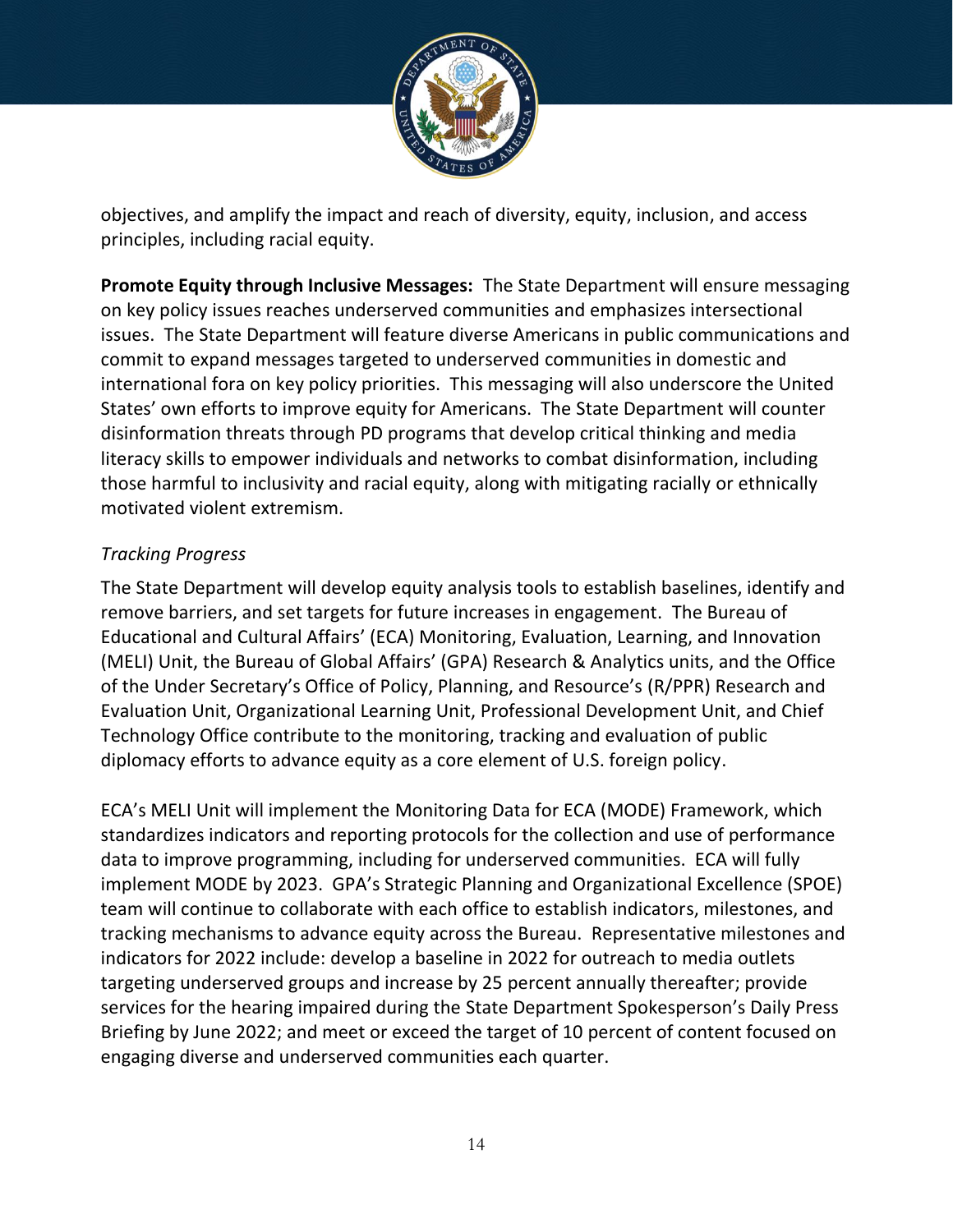

#### *Accountability*

Across the State Department, strategic planning includes objectives that incorporate racial and intersectional equity and support for individuals from marginalized racial and ethnic groups and other underserved communities. Public diplomacy practitioners will use PD Tools and the State Department's Contact Relationship Management tool to analyze and identify three to five target underserved communities and report to R/PPR and regional bureaus. PD teams will use the information to execute and report on expanded equity in programs and communication using the baseline data and sharing effective practices. For equity-related work outside the scope of PD Tools, GPA's SPOE team will continue to track progress toward Bureau goals and report to GPA's Assistant Secretary on a quarterly basis.

#### **Embedding Racial Equity and Support for Underserved Communities in Consular Services at the State Department**

#### *Barriers to Equitable Outcomes*

The Bureau of Consular Affairs' limited resources also impact its ability to reorganize and reform its flagship website, travel.state.gov. The Bureau of Consular Affairs expects to offer an X gender marker option on routine applications for U.S. passport books, when all necessary technological updates are completed. It will take a bit longer to fully implement the technological modifications for this option to be available on applications for passport cards, for overseas and domestic emergency passports, and for online passport renewal.

#### *Actions and Intended Impact on Barriers*

Applicants seeking the X gender marker option who need an emergency passport prior to full implementation will be able to exchange their emergency passport issued with a binary gender marker for one with the X gender marker for no additional cost, if they make this request within one year of the emergency passport's issuance. The Bureau of Consular Affairs is undertaking a review of travel.state.gov, to make the website more inclusive and useful for all audiences. The project includes focus groups with diverse audiences to gain their feedback on the website's utility and inclusivity. The Bureau of Consular Affairs plans to dedicate personnel to plan and implement a road map for reviewing and regularly updating travel.state.gov and ensuring its use of inclusive language into the future.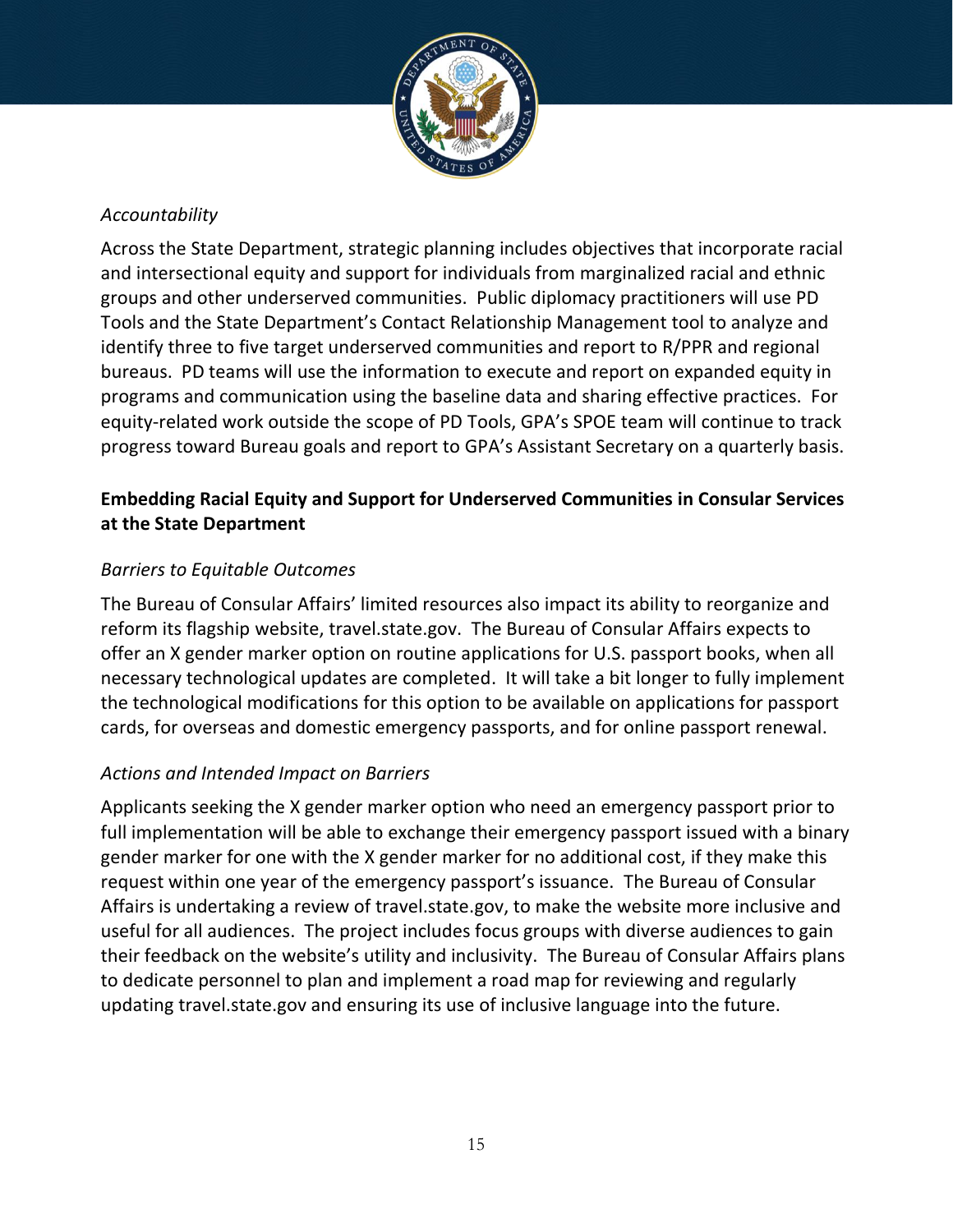

#### *Tracking Progress*

The addition of the X gender marker option in all citizenship products will be completed in phases. The State Department issued the first X gender marker passport in October 2021. Starting in early 2022, the Bureau of Consular Affairs will offer X as a gender marker option on routine applications for U.S passport books. Upon completing the necessary systems updates, the State Department will offer the X gender marker option for all other citizenship products, including passport cards, domestic and overseas emergency passports, online passport renewal, and Consular Reports of Birth Abroad. In 2021, the Bureau of Consular Affairs standardized the practice to solicit input from its own workforce when developing new designs for the U.S. passport book, the U.S. passport card, the Consular Report of Birth Abroad, and other consular products. In early 2022, design teams will map out multi-year plans for future product redesigns that incorporate early-stage information gathering strategies to inform product artwork and design themes.

#### *Accountability*

The Bureau of Consular Affairs incorporated these action items into its strategic planning efforts and will monitor progress towards completion through internal reporting requirements for the Annual Performance Report. The travel.state.gov reform project is also a Performance Goal under the FY 2022-2026 Department of State-USAID Joint Strategic Plan, as well as part of the State Department's Learning Agenda.

#### **Embedding Racial Equity and Support for Underserved Communities in the State Department's Procurement, Contracts, and Grants**

#### *Barriers to Outcomes*

A substantial challenge for the State Department remains in identifying, quantifying, and including the many underserved groups named in E.O. 13985 in its small business goals. Some individuals of underserved communities (for example, LGBTQI+, rural) do not fall within the current statutory socioeconomic categories, nor have an opportunity to selfidentify as such in the federal contracting system of record (SAM.gov).

The most common impediments to entry for small businesses are shared among the underserved communities. Responses to the State Department's Town Hall meetings with underserved community representative groups demonstrated this mutual challenge. The most cited barriers for all small businesses and underserved communities were the State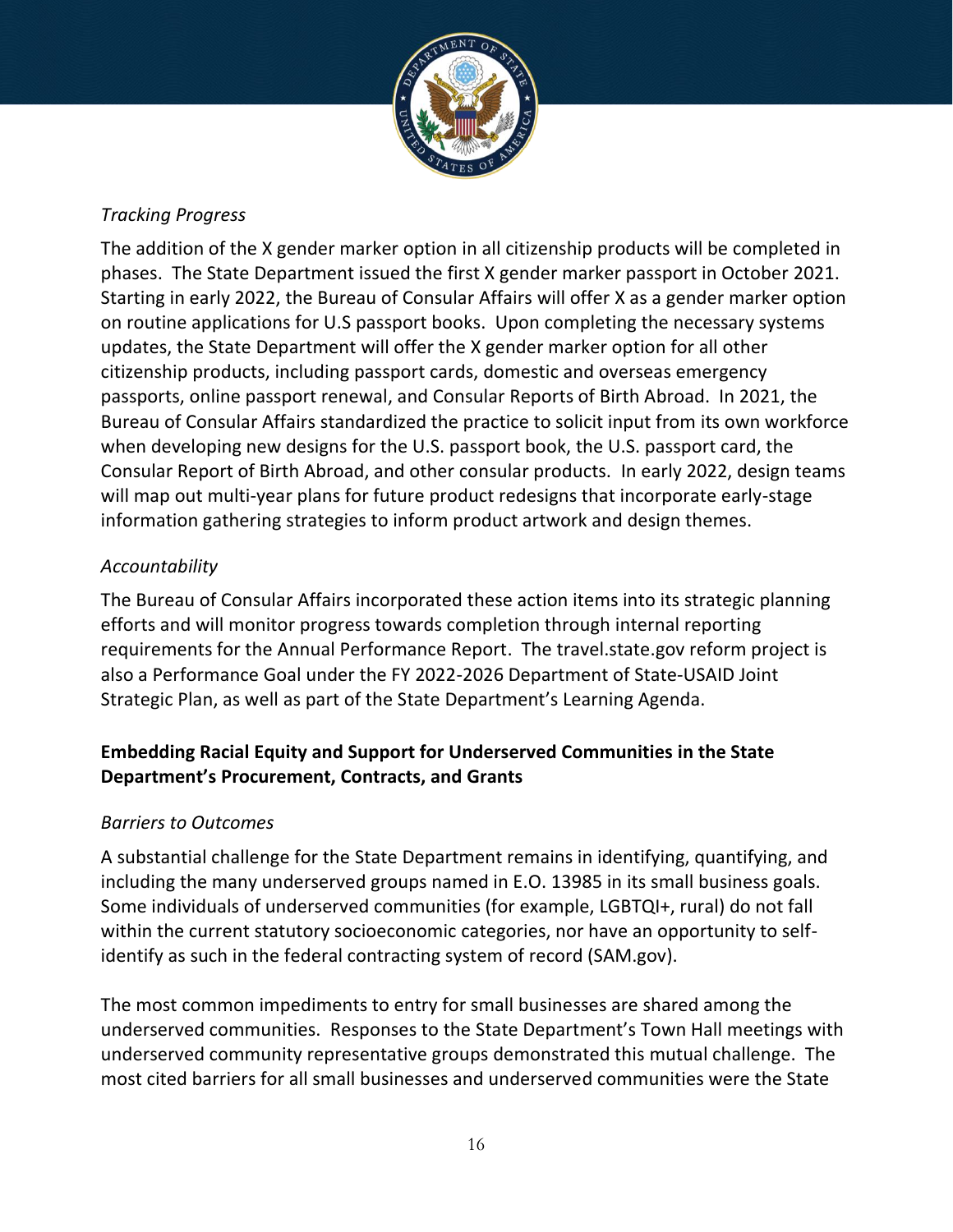

Department's geographic dispersion and worldwide performance requirements; access to capital (to include financing, bonding); and facility security clearances.

Small and disadvantaged businesses most commonly enter the federal government market through small contracts that enable them to garner experience and past performance, understand the contracting process and customer missions, build relationships with federal agencies and industry partners, and obtain the necessary funding and resources to bid on more significant contract opportunities. The "Simplified Acquisition Threshold (SAT)" contracting process was created to incentivize small businesses to enter the market, and for federal agencies to more readily allow such market entry by requiring that awards under the SAT (currently \$250,000) be reserved for small businesses. However, the State Department does not currently have a rigorous process to verify that awards below the SAT are being set aside for small business concerns in compliance with statutory requirements.

This negatively impacts underserved U.S. small businesses by contributing to several identified barriers:

- 1. **Language and Complexity:** One of the intents of Simplified Acquisition Threshold (SAT) is to allow small businesses to access contracting requirements that are simplified in several aspects: the amount of compliance, the language and descriptions of the requirement itself, as well as the effort required to respond to such opportunities. The exemption of such simple contracting opportunities from the small and underserved business community effectively makes it more difficult to understand, compete for, win, and perform on federal contracts.
- 2. **Past performance:** The ineffectiveness of a process intended to provide greater access results in a decreased ability to obtain past performance, which is a requirement for consideration on larger, more complex acquisitions.
- 3. **Set asides:** Allowing unjustified exceptions to the SAT makes a significant number of contracts intended for small and disadvantaged businesses unattainable.

#### *Actions and Intended Impact on Barriers*

The State Department will require Competition Advocate reviews/approvals for acquisitions under the Simplified Acquisition Threshold (SAT). This will have a positive impact on equity by placing greater scrutiny and accountability on procurement actions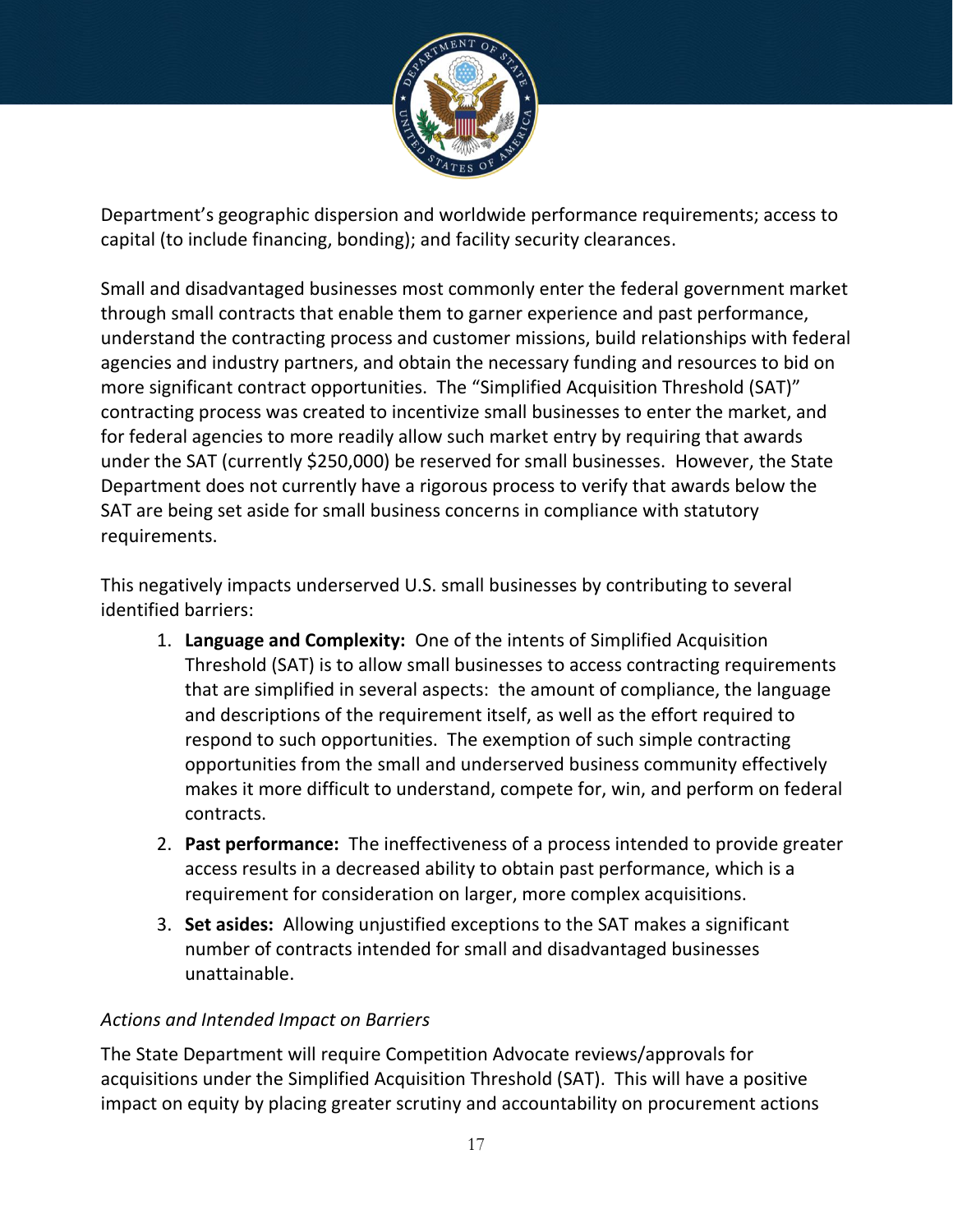

and reporting to ensure U.S. small and underserved businesses, which are the intended recipients of SAT awards, have the maximum practical opportunity to receive them.

#### *Tracking Progress*

The State Department will track progress using data, as reported in the System for Award Management, SAM.gov, of all its obligations utilizing Simplified Acquisition Threshold procedures.

For Fiscal Year 2021, according to SAM.gov, more than 70 percent of SAT actions were awarded to entities that were not U.S. small businesses:

| <b>Contracting Officer's Size Determination</b>         | \$ Obligated  | # Transactions |
|---------------------------------------------------------|---------------|----------------|
| <b>Other than Small Business</b>                        | \$501,349,072 | 13,406         |
| <b>Small Business</b>                                   | \$204,917,481 | 2,851          |
| <b>Total Awards</b>                                     | \$706,266,553 | 16,257         |
| <b>Small Business Percent of FY2021 SAT Obligations</b> | 29%           | 18%            |

The Competition Advocate will assess on a quarterly basis the obligations made to entities that are not U.S. small businesses and will work with the Heads of Contracting Activities (HCA) and program offices to review the small business contracts awarding methodology. The Competition Advocate will collaborate with the Office of the Procurement Executive (OPE) and Office of Small and Disadvantaged Business Utilization (OSDBU) to conduct market research to identify potential small business sources. The OSDBU "Progress Towards Goals" monthly scorecard that is distributed to OPE monthly, and published on SharePoint, will also provide regular, aggregate data to evaluate progress in obligations to small and underserved business.

Over the long term, these changes will improve the State Department's understanding of small business capability by requiring thorough market research and compliance with SAT goals. The greater access to Simplified Acquisition Threshold (SAT) opportunities by small and underserved businesses will grow the industrial supply base that can win first-time contracts and be better positioned to successfully compete for more complex contracting opportunities at the State Department. As a result, the State Department expects to see an increased number and amounts of contracts awarded to U.S. small businesses from marginalized and historically underserved communities.